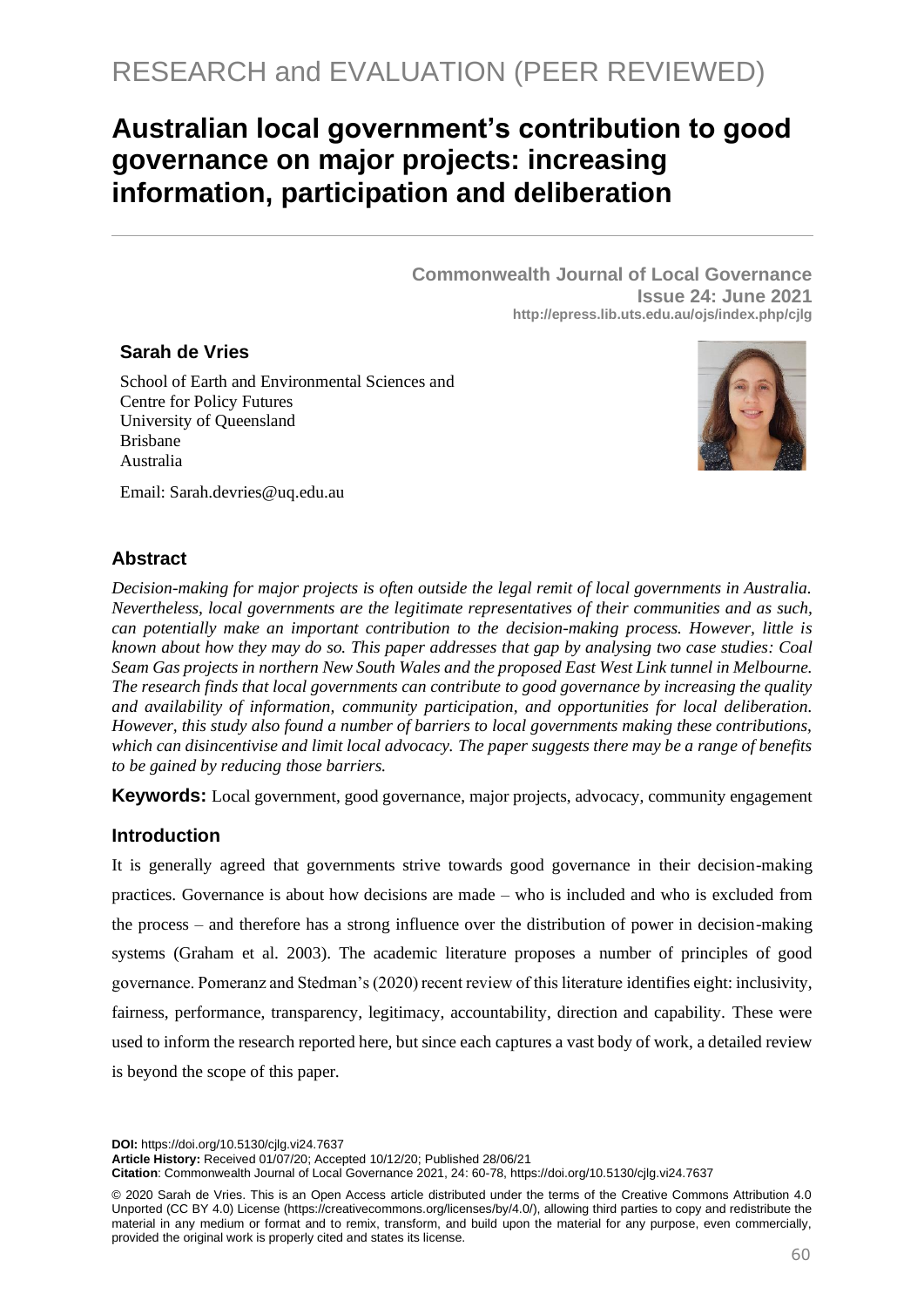Local governments play a key role in the drive towards good governance. In Australia, they are a creation of state governments, with limited formal powers and sources of funding, and subject to a high degree of oversight by higher levels of government (Coghill et al. 2014; Grant and Dollery 2012). Similar situations exist in other countries. As a result, there is literature and practical guidance directed towards promoting good governance by local governments (Amosa 2010; Lawton and Macaulay 2014; Muyomba-Tamale and Cunningham 2019; VLGA et al. 2012). However, less attention has been paid to the contribution that local governments make to the quality of governance in situations where decision-making rests with another level of government. And while advocacy is something local governments commonly engage in, it is not a process which is well understood (Henderson 2017). Also worthy of note is that a number of disincentives exist in Australia to local governments opposing state government positions, since the state governments have legal powers over local government boundaries, electoral practices, funding and responsibilities; and can also place local governments under administration in certain circumstances (Henderson 2018).

Nevertheless, there is theoretical support for the notion that local government advocacy can contribute to good governance. Some proponents advocate for greater local government autonomy (Ladner et al. 2019; Van Assche and Dierick 2007); while others support increasing the decentralisation of decisionmaking to improve the quality of governance, including the level of citizen engagement (Hendriks et al. 2013; Katz and Nowak 2017; Schoburgh and Ryan 2017; Stoker 2006). However, there will always be limits to decentralisation and to local autonomy, with good governance requiring a balance of topdown and bottom-up dynamics to ensure equity and coordination as well as solutions that are locally appropriate and self-determined (Dovers and Hussey 2013; Heywood 2011; Thwaites et al. 2004). Pratchett (2004) further suggests that local governments' ability to influence decisions made at higher levels of government is an essential aspect of autonomy. Therefore, the argument runs, good governance will include a role for local governments in representing the views of their communities on policy areas outside their legal jurisdiction: for example large development projects which, although they are not always suited to decentralised decision-making, nevertheless have significant local impacts, often crossing multiple local government areas and exhibiting ramifications well beyond their footprint.

In addition, the proliferation of interest in deliberative democracy has increased the prominence of local governments in contributing to the quality of decision-making on broader societal issues. Deliberative democracy emphasises the importance of dialogue, reason-giving and reflection prior to decisionmaking (Gutmann and Thompson 2000; Smith 2016). However, effective dialogue often requires a restricted number of participants, and the top-down institutions of central governments have limitations in their ability to provide such opportunities (Dryzek 2010). By contrast, local governments around the world have been at the forefront of experimenting with ways to create inclusive and deliberative spaces (Ercan and Hendriks 2013).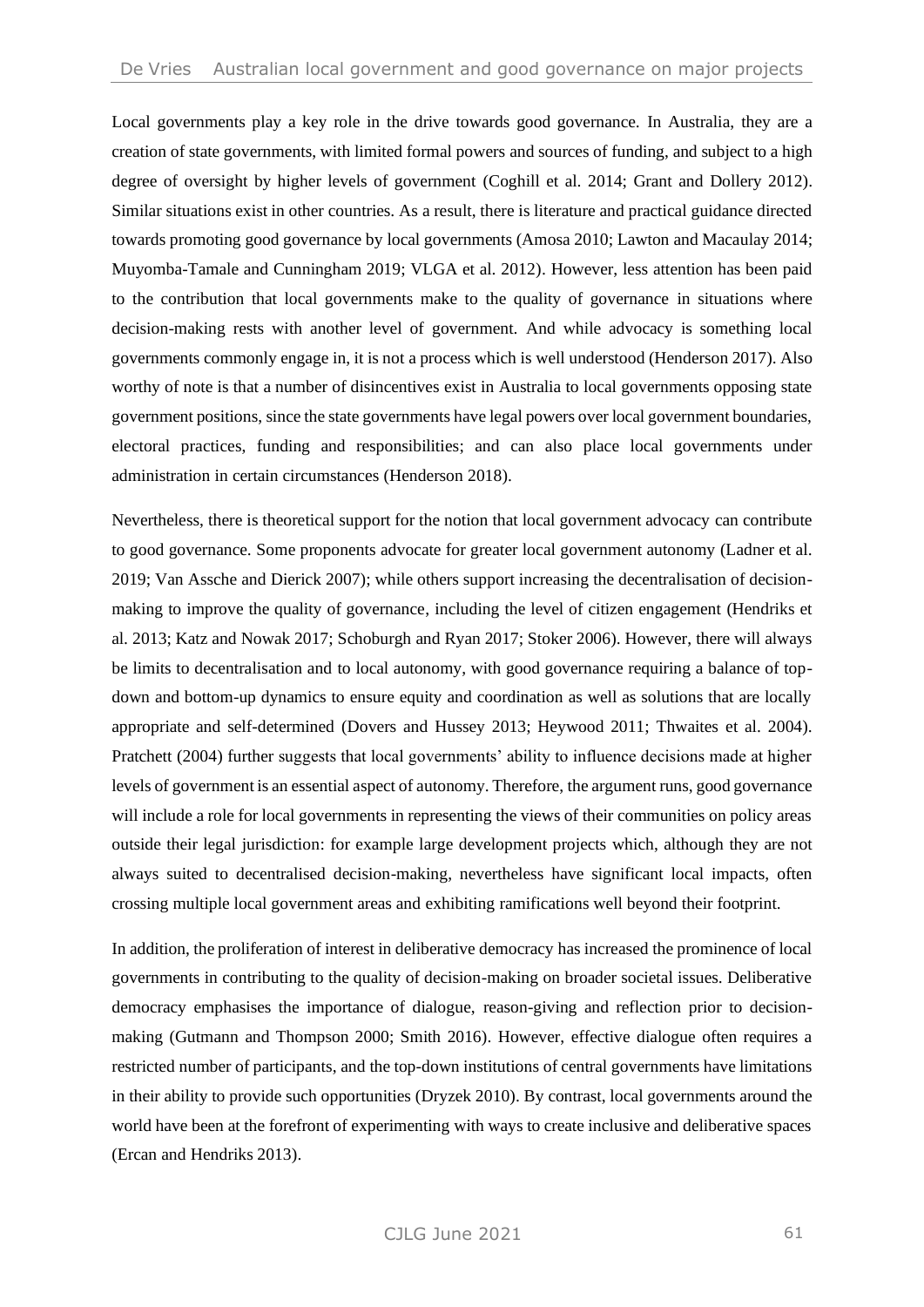The literature on deliberative democracy continues to evolve, with a growing focus on systems which *"acknowledge that no single forum, however ideally constituted, could be sufficient to legitimate the collective decisions that democracies adopt"* (Mansbridge et al. 2012, p. 1). This pluralistic approach creates new opportunities for analysing political systems in light of deliberative theory, but also highlights the need to resolve the way that the deliberative and representative dynamics of decisionmaking systems interact (Schafer 2017). As the level of government closest to people, local governments operate at this intersection, helping decision-making systems become more participatory and deliberative (Coghill et al. 2014; Crowley 1998).

In Australia, decision-making for major projects typically rests with state governments, with the federal government able to intervene under circumstances of national interest. Local governments may be treated no differently from any other stakeholder, even though a number of potential benefits and opportunities have been identified from involving them more closely in major project decision-making (KPMG 2015). This paper investigates the question: 'how do local governments contribute to good governance for major project decision-making?' In doing so, it considers how local governments contribute to good governance for major projects; identifies barriers to local governments fulfilling this role; and explores the implications of these findings for the future role of local governments.

#### **Research methods**

The research used a case study approach based on 'least similar case comparison', where more than one case study of a completed project or activity is selected for analysis, and where the outcomes have been the same, but different antecedent conditions obtained. The aim of this approach is to explore as many causes as possible that could lead to the same end (Bennett 2004). Data was collected via in-depth interviews and document analysis. Documents analysed included local government council minutes and reports, media articles, state government media statements and policy documents, plans and legislation, legal proceedings, and information provided by some interview participants. Interviewees were selected for their proximity to, and knowledge of, local government activities relating to the major projects being analysed. They included respondents from local government (11), the community (10), state government (2) and the legal sector (one), resulting in a total of 24 in-depth interviews.<sup>1</sup> The variety of data sources enabled triangulation of evidence to improve confidence as to the accuracy of research findings. The analysis process drew on techniques including discourse analysis, process tracing and grounded theory.

<sup>1</sup> Data from the interviews are referred to in this paper using a coding system which includes the sector of the interviewee and the number of the interview, for example the second local government councillor to be interviewed is referred to as 'Local Government 2'.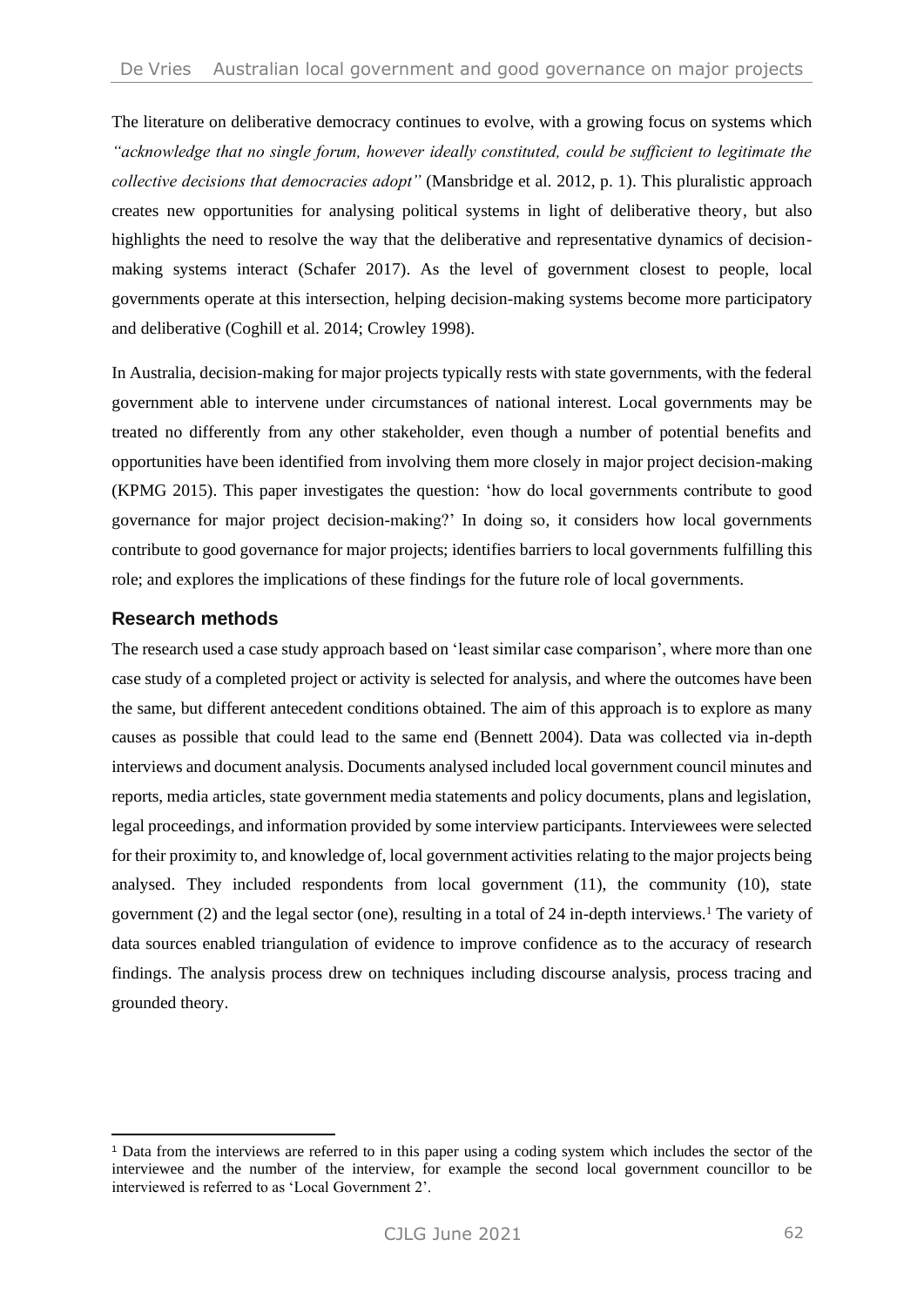#### **Conceptual framework**

A number of principles of good governance are cited across the literature (Graham et al. 2003; Lockwood et al. 2010; UNDP 2006). However, as noted above Pomeranz and Stedman's recent literature review synthesises these into eight principles: transparency, performance, accountability, inclusivity, fairness, legitimacy, direction and capability (Pomeranz and Stedman 2020). The conceptual framework for this research analyses those principles against the types of advocacy undertaken by local governments as listed below. There is a significant degree of inter-relatedness between the principles. This is evidenced by the way they are variously described and classified across the literature, as well as by Pomeranz and Stedman's (2020) finding that demarcation lines defined in the literature are not necessarily borne out in practice. For these reasons, this analysis is organised by addressing in turn each of the two types of advocacy actions that local governments undertook, with the related primary good governance principles discussed under each (see Box 1). The paper then goes on to discuss the barriers that local governments face in making these contributions, which informs a discussion on the future role of local governments in contributing to good governance for major projects.

## **Box 1: Types of advocacy and related good governance principles**

#### **Information provision and policy rationale**

- Transparency: rationale for decision-making is clearly communicated; information is freely available and accessible.
- Performance: effectiveness and efficiency; processes meet their objectives while making best use of resources.
- Accountability: governing body takes responsibility and is answerable for its decisions; demonstrates fulfilment of responsibilities.
- Capability: Resources, skills, leadership, knowledge of governing body.

#### **Increasing participation and deliberation**

- Inclusivity: all stakeholders have opportunities to participate in and affect decision-making.
- Fairness: governing body and its decision-making process respects diverse stakeholder views, without bias; considers costs/benefit distribution.
- Legitimacy: governing body has authority to make decisions by rule of law or via stakeholders; authority used with integrity.
- Direction: Strategic vision; looking constructively towards the future.

(Definitions from Pomeranz and Stedman 2020, p. 430)

#### **Outline of case studies**

This research analyses two cases where local governments were highly engaged in advocacy on behalf of their communities: the East West Link tunnel project in Melbourne, Victoria; and Coal Seam Gas projects in northern New South Wales (NSW). Both are exceptional examples of major turnarounds in public policy positions by state governments in Australia in relation to major projects. In both cases, pressure from local communities and local governments was significant in influencing the policy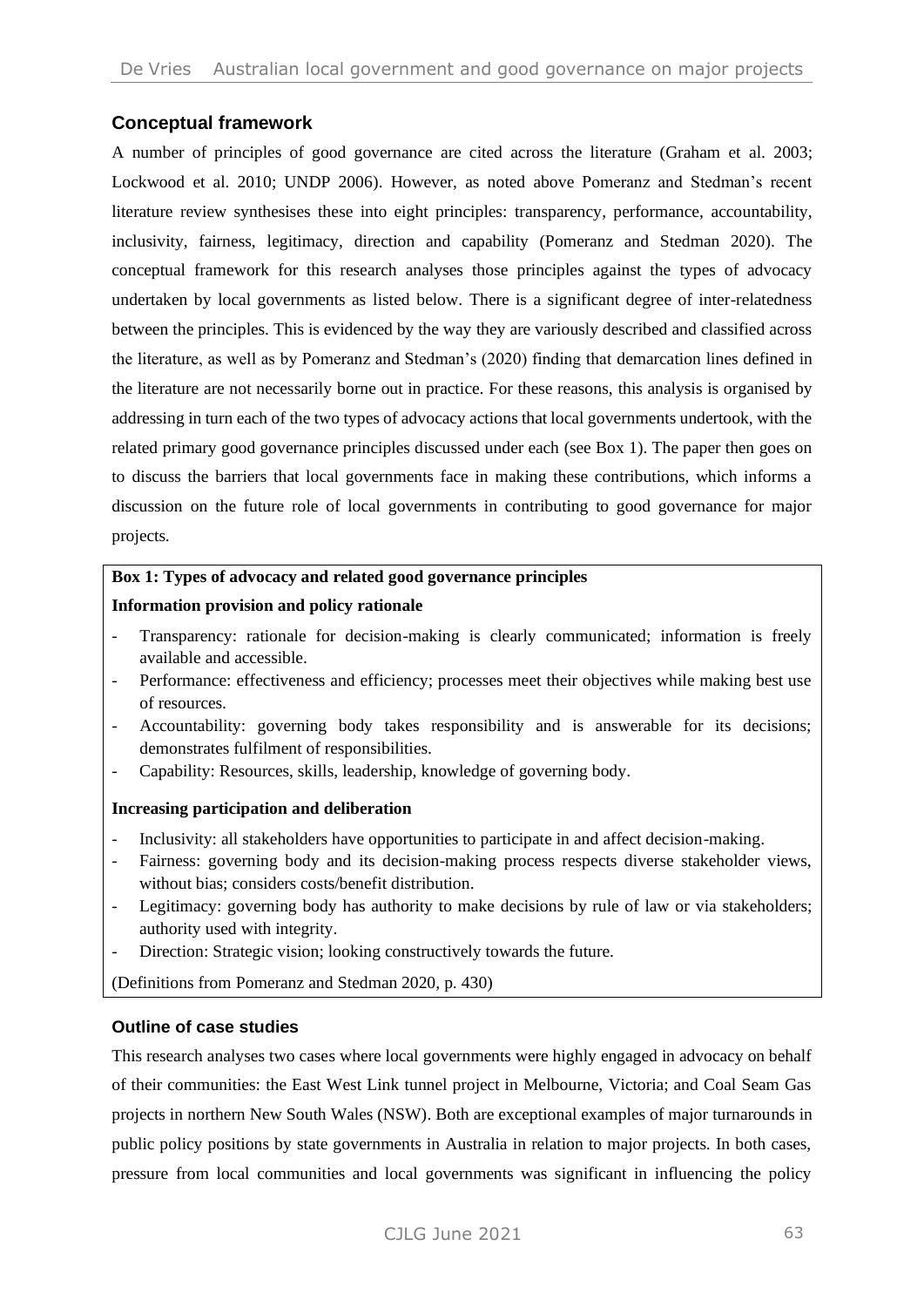change. Victoria and NSW have differing structures for local government community engagement. In NSW, the Local Government Act lists community participation as one of the principles of local government and mandates the development of a community engagement strategy to inform community strategic plans (Local Government Act 1993 (NSW)). In Victoria, the Local Government Act that was in effect at the time of this case study went further, as its preamble drew attention to the standing of local government as a 'distinct and essential tier of government' in the Victorian Constitution and included in the role of local government *"to provide governance and leadership for the local community through advocacy, decision-making and action"* (Local Government Act 1989 (Victoria)). This statement suggests a broad remit for local governments and provides strong support for the view that they should not just engage with their communities, but also advocate for their wishes. In 2020, however, the Victorian Local Government Act was updated to include more emphasis on deliberative engagement, but no longer including reference to advocacy.

The actions taken by local governments in the case studies are compared with the legislative requirements in their jurisdictions in the discussion section of this paper, including reflection on the direction of the revised Victorian Local Government Act 2020.

#### *East West Link, Melbourne 2012–2014*

The East West Link, a tunnel project to link two major Melbourne freeways, was announced in 2012, by the then Liberal-controlled Victorian state government. The tunnel would have had direct impacts on the inner Melbourne suburbs of Fitzroy, Collingwood and North Melbourne, among others, as well as important public places such as Melbourne Zoo and Royal Park. The East West Link had been first proposed in a major transport policy document in 2008 and was seen as the project to join *"the last of the unconnected freeways leading towards the city"* (Eddington 2008, p. 129). Key reasons for opposition to the project included the social, environmental and health impacts of roads and car travel, as well as loss of local amenity. In addition, there were procedural concerns, and the cost-benefit analysis of the project was not made public. A number of groups opposed the project, including the communities impacted, public transport groups, environment groups and local governments. Yarra City Council started its own weekly protest near the proposed site to promote its alternative vision of 'Trains not toll roads' to passing traffic. Yarra and Moreland City Council mayors are seen holding this signage below in Figure 1.

Yarra City Council and Moreland City Council jointly lodged a legal action calling into question the validity of the project's approval and demanding transparency over the cost-benefit analysis. In response, the Labor opposition sought legal advice which it cited when it changed its policy stance on the project, from one of honouring contracts if signed to a position of walking away from signed contracts due to legal uncertainty around their validity.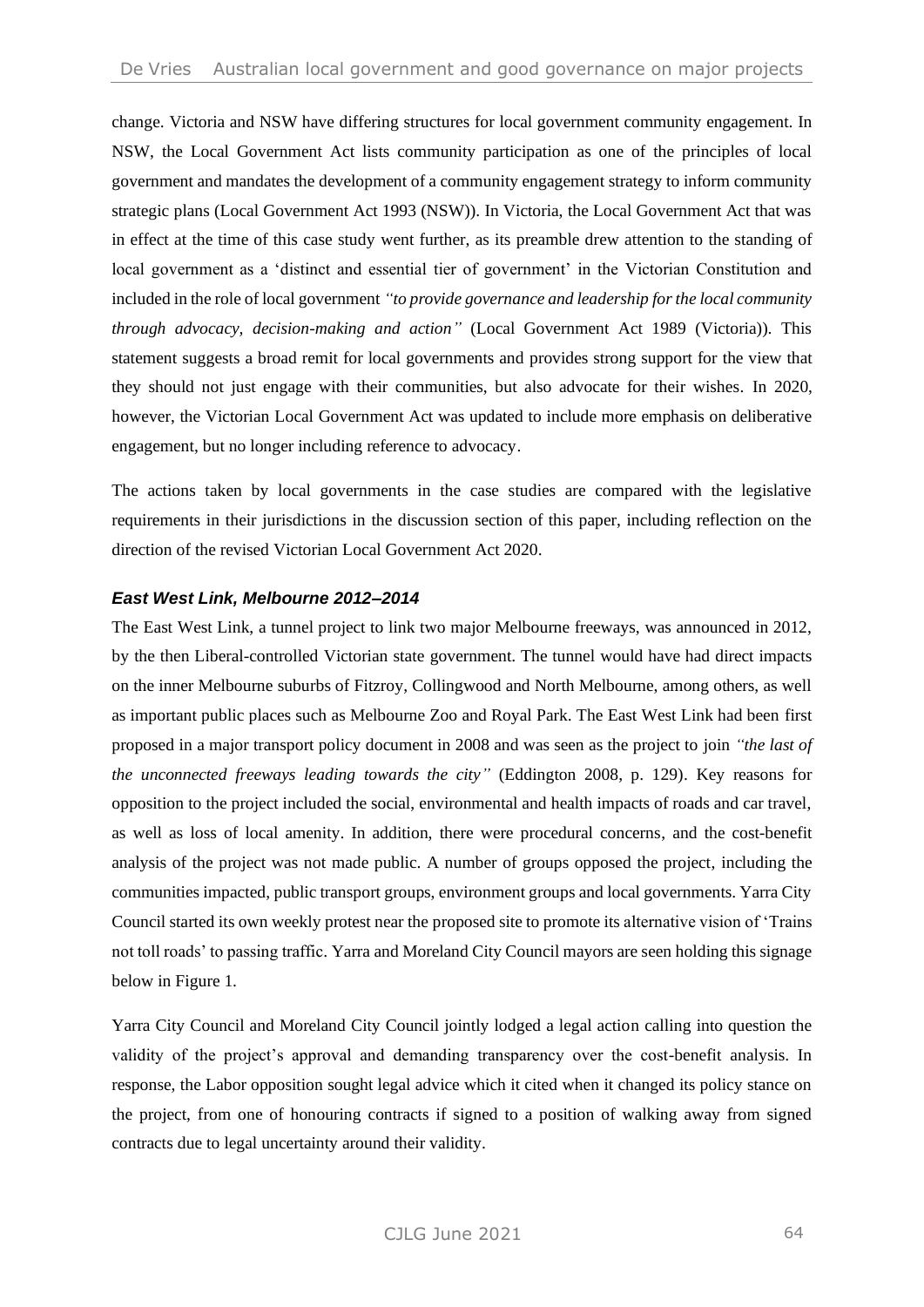*Figure 1: Yarra City Council and Moreland City Council mayors holding 'Trains not toll roads' placards at anti-freeway protests*



Source: Ainsworth (2014). Photographer: Carmelo Bazzano, Newscorp Australia

In spite of this high level of opposition to the project and with a state government election just weeks away, the incumbent government proceeded to sign contracts for the project. At the election, there was a change of government, and the new Labor Government followed through on its commitment to abandon the project, despite it costing approximately AUD339 million to do so (Lucas and Gordon 2015).

### *Coal Seam Gas, Northern Rivers region, NSW 2010–2015*

Prior to 2010, a number of coal seam gas (CSG) licences had been approved in Northern NSW. CSG is extracted by an unconventional method which drills into coal seams, changing the pressure in order to extract gas (Maloney 2015). The industry has attracted controversy and opposition in a number of jurisdictions where it has been proposed, with varying reactions by governments (McGowan 2012; Williams 2020). As test drilling and associated pipeline development commenced in Northern NSW in 2010, community opposition started to grow. The community self-surveyed door-to-door, and hundreds of streets across a number of communities signed 'road declarations' to declare themselves 'CSG-free' – an approach that spread to other regions. Figure 2 below shows the Lismore City mayor with a campaign organiser, Annie Kia, holding baskets of 'CSG-free' declarations.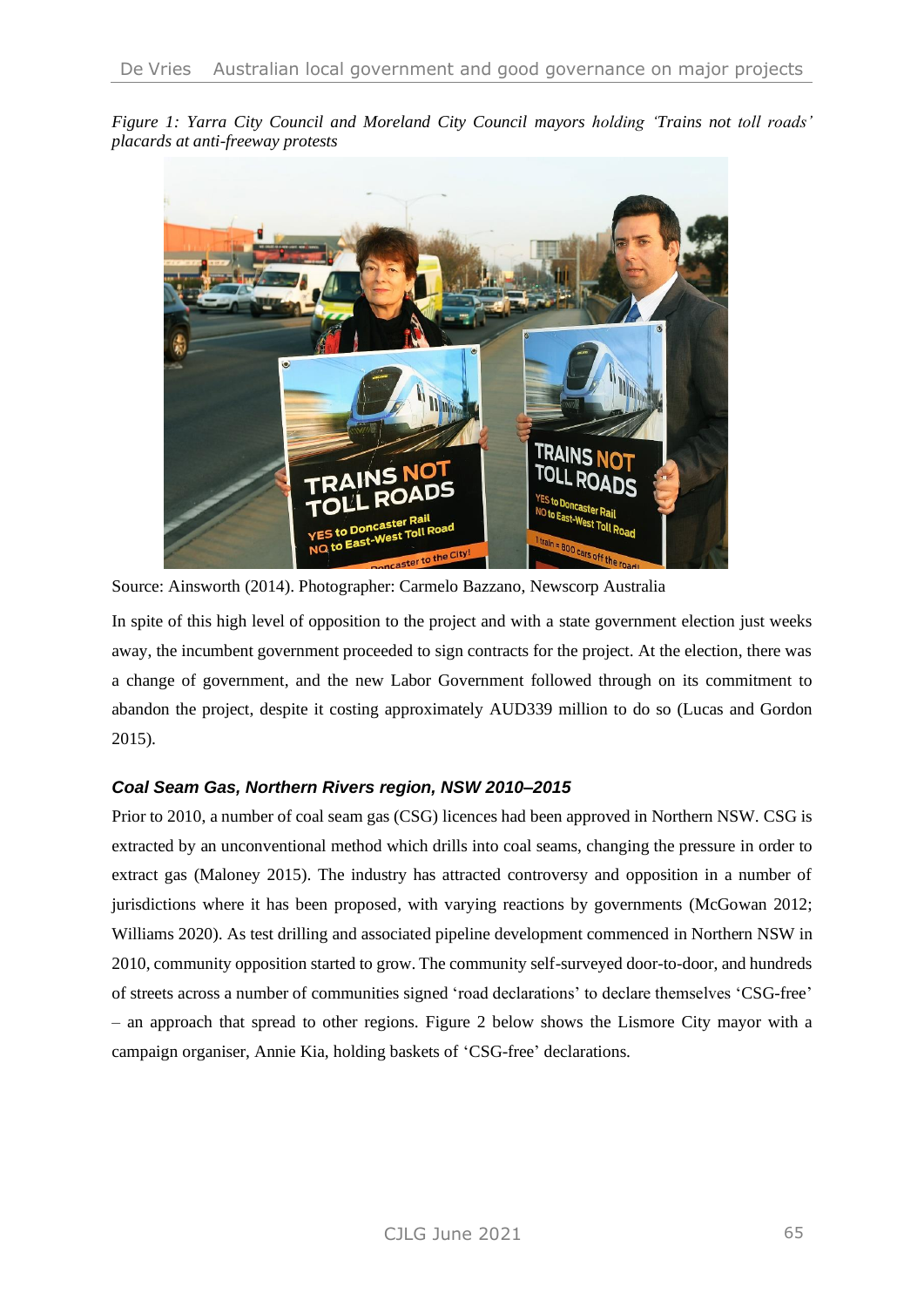*Figure 2: Lismore mayor Jenny Dowell and Annie Kia holding baskets full of 'CSG-free' community declarations*



Source: Mireille Merlet-Shaw, Newscorp Australia ('Lismore residents CSG vote' 2012)

A number of local governments in addition to Lismore were against the development of CSG in the region, including Byron, Tweed and, after the 2012 election, Kyogle. Lismore City Council was public about its opposition to CSG as early as 2010 (Lismore City Council 2018), and had the potential to be significantly impacted by CSG. The City ran a poll at its election in 2012, finding 87% of people in the municipality opposed to CSG. Key organisations came out publicly against CSG, including the NSW Farmers' Federation and NORCO, the largest dairy cooperative in Australia. Pressure mounted on the NSW state government to change its position: actions included protests, letters to government, meetings with ministers and advisers, and demonstrators blocking work at drilling operations. As the state government continued to resist, physical blockades at test drilling operations became a key component of the campaign. These grew in size each time, coming to a climax at a site named Bentley in early 2014 – only 15 minutes' drive from the town of Lismore. This blockade was sustained for five months and grew to hundreds permanently camping there. When a police response was anticipated, thousands of people arrived at the site before dawn to support the blockade. As dawn broke they were told the police response was cancelled and the company's licence was being suspended. The Hon Anthony Roberts, NSW Minister for Resources and Energy, made the announcement public on  $15<sup>th</sup>$  May 2014 (Roberts 2014). This was followed by a scheme by the NSW state government to buy back all CSG licences in the Northern Rivers region (Shoebridge 2016).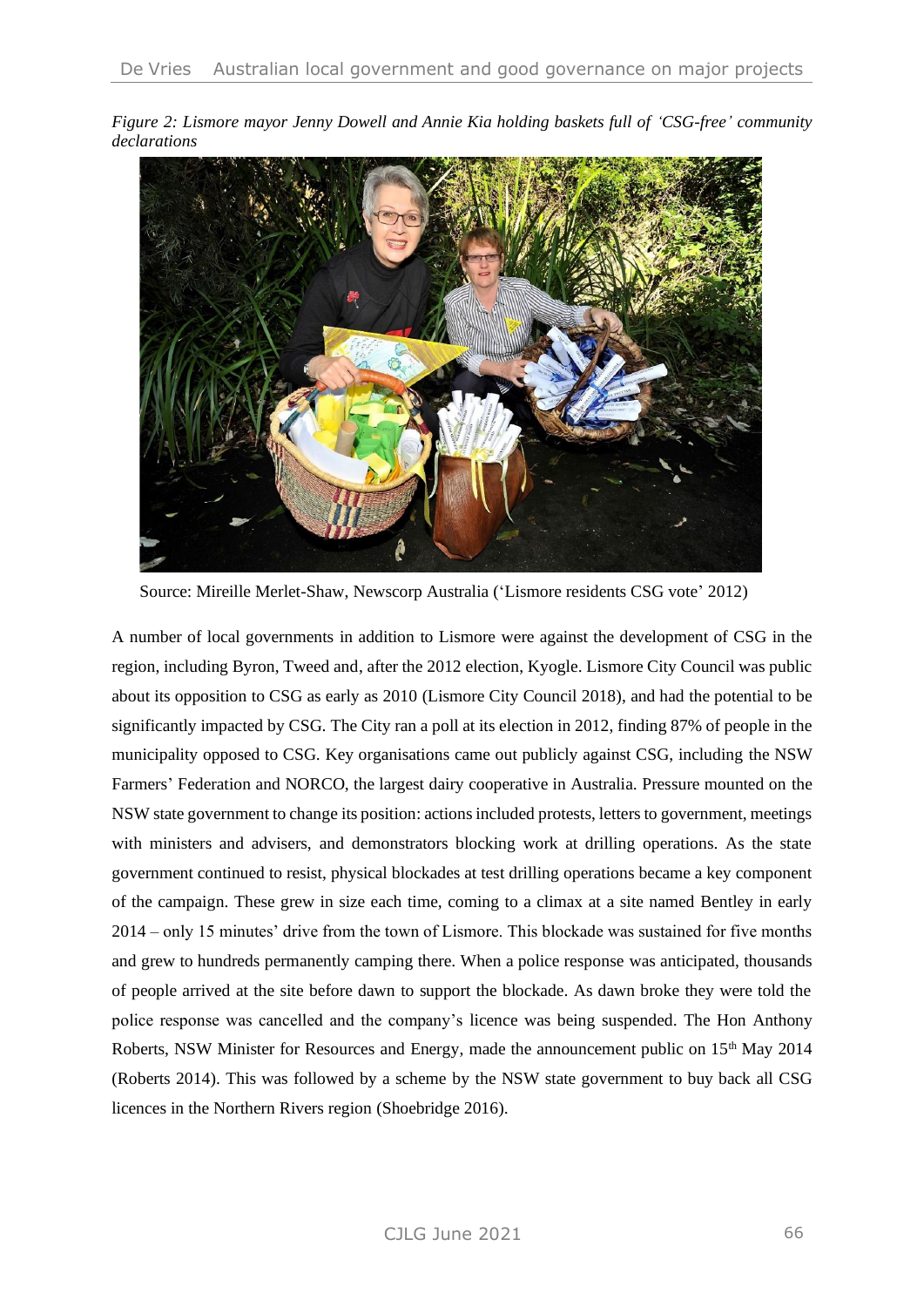#### **Findings: information provision and policy rationale**

The provision of good-quality and timely information is a central requisite for democracy (Facchini 2019; Judge 2014; Urbanati 2008). Access to information underpins the principle of transparency, and also informs assessments of performance, as stakeholders require information in order to be able to scrutinise the costs and benefits of options and determine whether they meet their objectives. Information also contributes to accountability: when people are better informed they can ensure their electoral preferences are consistent with their values. 'Capability' influences an organisation's ability to provide information and alternative policy rationales, which is dependent on the availability of skilled personnel and other resources. In both case studies analysed here, local governments contributed to the quality and range of information available to citizens. They provided alternative sources of information and alternative arguments to those promoted by state governments and project proponents. Interview participants mentioned the challenge and the importance of access to expertise in opposing a statesupported project (community 9, local government 3 and 8). For CSG, there was public concern that the nature of the proposed operations, including use of the phrase 'natural gas' and other terminology, was inaccurate and under-played potential risks (Deem 2016). In the case of the East West Link, the business case for the project was not released, which limited the public's ability to respond to the state government's and proponent's rationale for the project. The local governments' campaign had a strong focus on gaining access to the business case, and this was the central rationale for their legal action against the project.

Local governments in both case studies contributed to alternative sources of information about the projects using in-house expertise, by facilitating forums which aired independent research, and by sharing information about proposed development activities. In interviews, members of the community remembered Yarra City Council bringing their attention to the project:

*Councillors were instrumental in getting information about what was happening; they had a legitimate position, to get information… They first brought it to our attention early on… they're a canary in the coal mine* (community 2).

Councils contributed their technical knowledge, identifying issues with the project, and generated a business case for an alternative project called Doncaster Rail. They networked with experts, who spoke at community meetings sharing evidence of the impacts of similar projects (local government 2 and 5). They also promoted alternative policy messages within the community, including through signage and flyers (community 2 and 5). Both Yarra City Council and Lismore City Council shared information about the location of planned test drilling to inform community protest activities (community 4, 8 and 9). Lismore City Council also initiated a project with other local governments in its region to commission a baseline assessment of groundwater against which impacts of unconventional gas activities could be monitored (local government 7). These actions demonstrate how local government knowledge and resources increased and diversified the information available to citizens. Councils increased transparency by sharing information they had access to, as a level of government, that the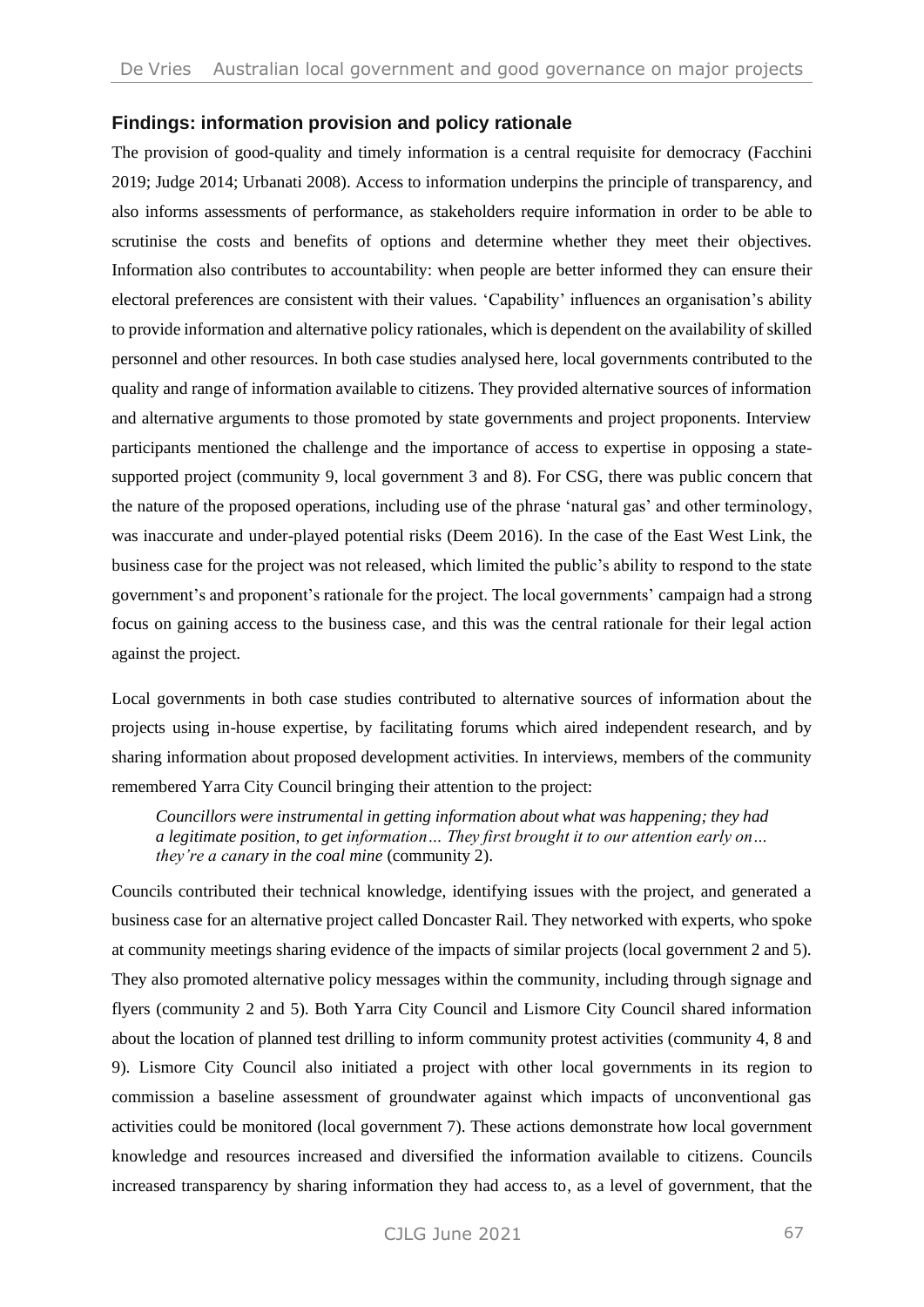community would not otherwise have had, and thus contributed to creating more informed citizens. In turn this increased electoral accountability for the respective state governments, as voters were informed and willing to change their vote to align with their policy preferences.

Local governments also contributed to alternative policy messaging. Yarra, already an advocate for public transport, generated a positive message of 'Trains not toll roads', and produced signage, flyers and other material and activities to promote this message (community 5, local government 5). In Northern NSW, it was the community which generated the alternative narrative, and community members who were connected with local governments kept them in step on the campaign. Interview participants described how early messaging against fracking evolved into more strategic messaging of a 'gas field-free Northern Rivers' (local government 7, community 8). Meanwhile, local governments pressured state governments to improve transparency, and highlighted the governance failings of not doing so. The capability of local governments also influenced their ability to enhance governance for these projects by contributing their resources and skills to the issues.

#### **Findings: Increasing participation and deliberation**

'Inclusivity' requires that all stakeholders are able to participate in and affect decision-making, while 'fairness' is about who should have the power to influence a decision, and who bears the costs and benefits (Pomeranz and Stedman 2020). Other literature supports the inclusion of the voices of those most impacted by a decision (Benham 2016; Goetz and Gaventa 2001; Shapiro 2012). 'Legitimacy' can be described as an extension of these two principles. If stakeholders are not included in decision-making and if decisions are not 'fair' in terms of who bears the costs and reaps the benefits, the legitimacy of the decision is called into question. 'Direction' also relates to these concepts as deliberation can create an environment where more people are able to contribute to the vision of the future of a place and to influence whether that aligns with their well-being and values.

Community engagement seeks to increase inclusion and fairness. It is also part of the core business of local governments, required by legislation in every Australian state (Christensen and McQuestin 2019). The case studies analysed here include two local governments (Yarra City Council in Melbourne, and Lismore City Council in Northern NSW) which have been particularly progressive in their commitment to community participation and inclusion. Both have a culture and embedded practices of community engagement, established over decades to protect community identity and in response to previous threats to the local community. This history influenced the extent to which these local governments advocated for their communities in relation to the East West Link and Coal Seam Gas projects (de Vries 2020).

In response to these projects, Yarra and Lismore local governments undertook deliberative visionsetting and community planning, which took place within an existing framework of open council meetings where community members can share information and ask questions (local government 1,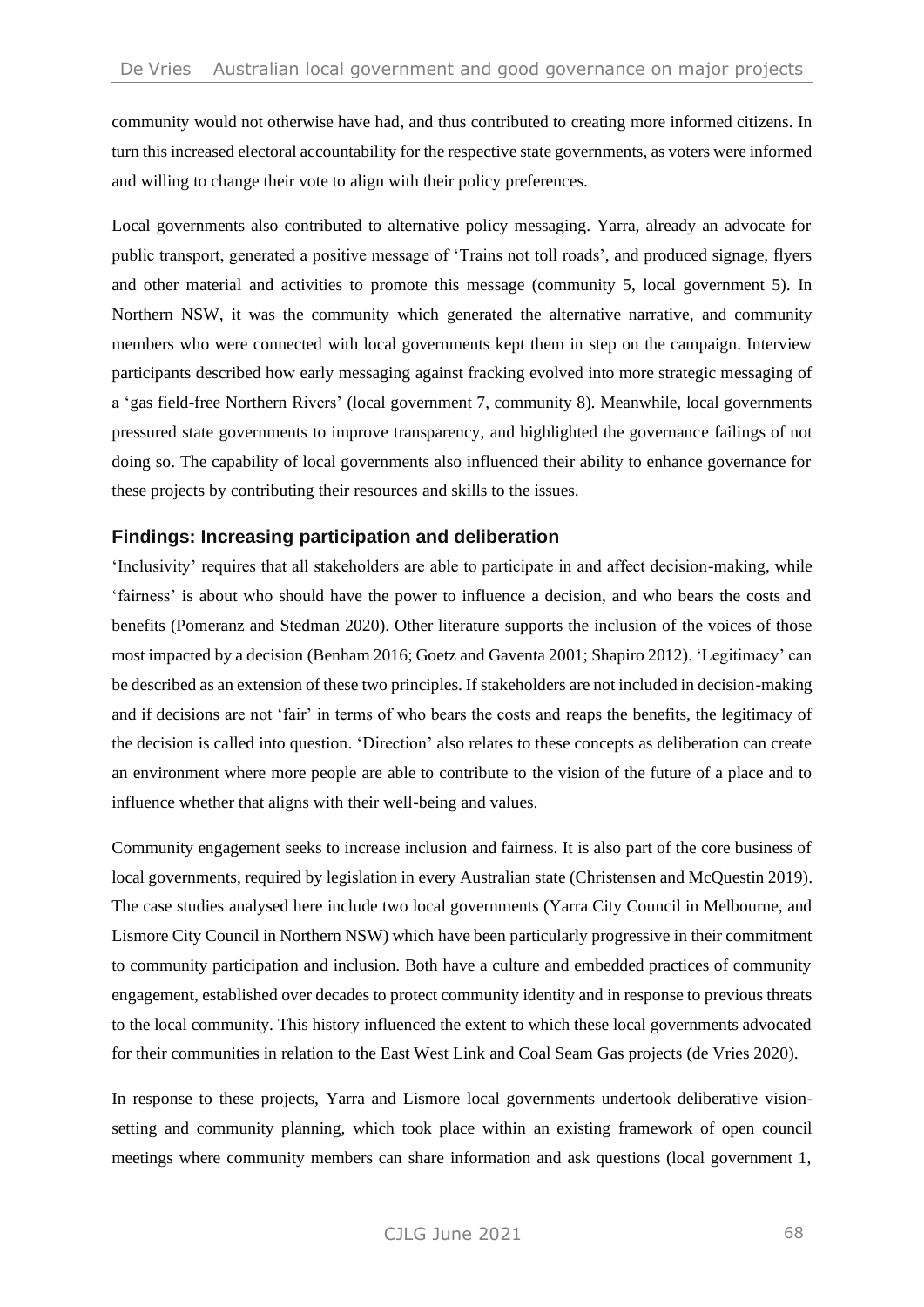community 9). Such meetings provide forums for people to learn about and discuss planning issues in their area. Lismore Council's responsiveness to the community's values was evident early on, even prior to their knowledge of the extent of opposition to CSG – as councillors chose to remain independent from industry funding and influence (local government 8). Similarly, in Melbourne, a number of interview participants spoke about how Yarra City Council was in touch with the views of the community early on, with one commenting, *"One thing about Yarra is that they really listen to the community. I've worked at a number of local governments and Yarra is probably one of the strongest in that sense"* (local government 5). These deliberative vision-setting opportunities and more informal engagement with councils also contributed to implementing the principle of 'direction', as they enabled inclusive discussions about the future and what types of projects were compatible with the community's vision.

Members of the local community agreed they felt more heard by local government than other levels of government. As one respondent said: *"The way I put it is local council is closest to local residents; they hear better than any other level of government because they're constantly there"* (community 3).

In both case studies there were early council meetings where the community and local government shared information and joined forces on these campaigns. A councillor in Melbourne spoke about how Yarra's meeting practices enabled this:

*Our council meetings are unusual in that anyone can come and speak on anything… any member of the public can turn up, they don't have to give notice, they can decide on the spot that they want to make a submission on something… most councils don't [do this]…There's a lot of community engagement, which engenders a lot of debate and discussion and people feel involved* (local government 1).

Further, in Northern NSW, a member of the community remembered the first time he spoke to his local government, Lismore City Council, about CSG:

*We had a [Greens] councillor… He put up a motion, [and] the public get a chance to speak to motions… I spoke to the council and left a folder of information for each of them and the motion was passed that we'd have a moratorium at that point. That was the first one, then it got strengthened to a ban at another council meeting… It woke up a few of the councillors* (community 9).

A Lismore councillor remembers another councillor who opposed CSG early on: *"We would have come to it eventually I'm certain, and it wouldn't have had a different result, but it was [an independent councillor] who brought it to us early, and passionately"* (local government 8). It was evident from interviews that open and inclusive council meeting practices were essential for enabling responsive local governments.

Local governments also made significant contributions to campaigns through resourcing and networking with the community. This active role in initiating and resourcing campaign activities was most prominent in the East West Link case study. Yarra City Council in particular set in motion a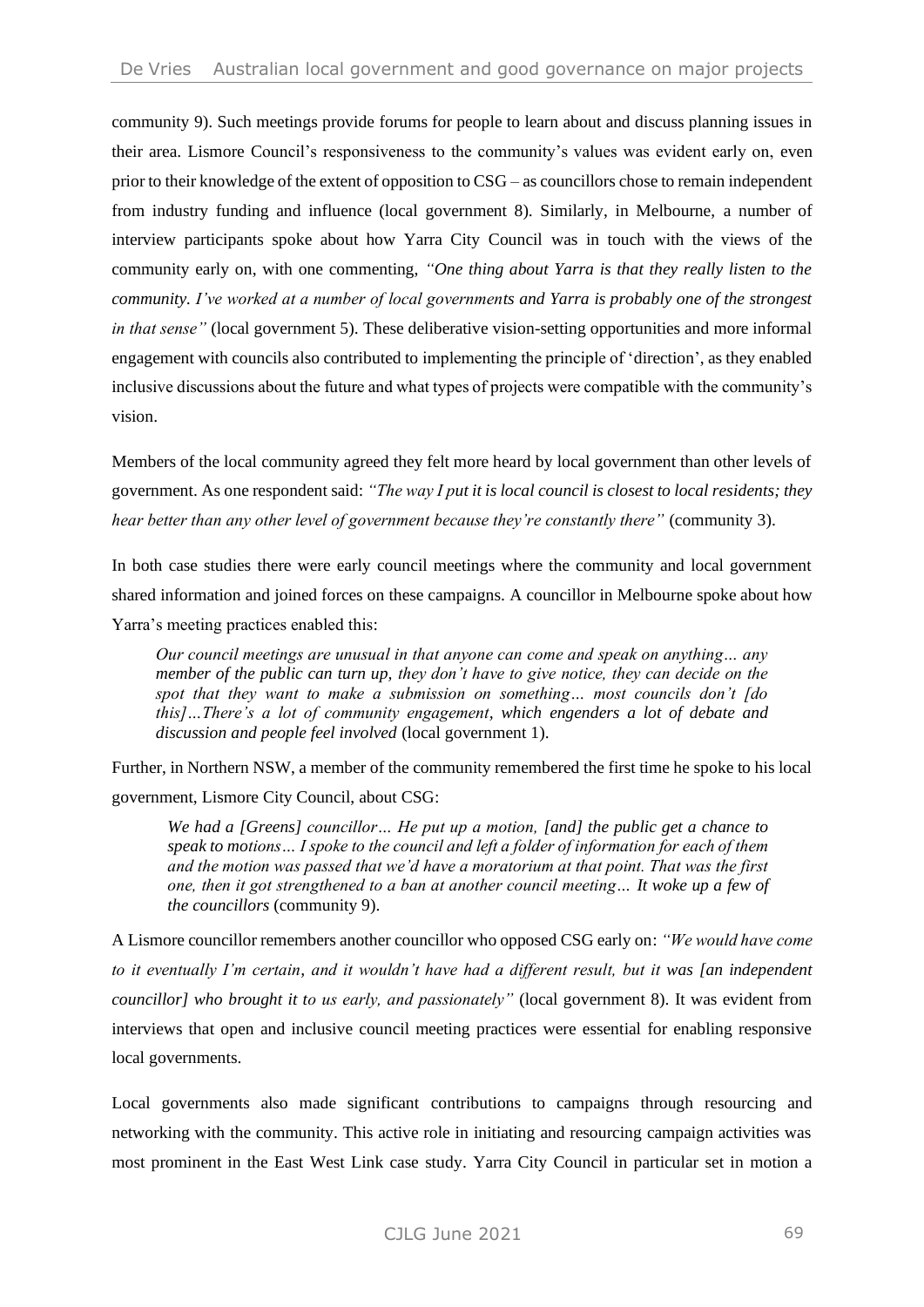campaign which supported and resourced community ownership of the messages (local government 5, community 5):

*We led the campaign to start with, we kicked off the campaign against it, we resourced that, we provided materials, we provided training, leadership and direction – and once community groups formed around this action we supported them to continue it* (local government 1).

Yarra City organised a committee early on to generate activity against the East West Link and build support for the alternative of Doncaster Rail (local government 5, community 5) (City of Yarra 2012). This provided a forum for groups to share information and coordinate their activities:

*For a lot of people who might have been on the fence about the East West Link, the fact that their council is saying no, this is not a good project, articulating the reasons why and providing that leadership in the community as to why it's not a good project, helps get them over* (state government 2).

In Northern NSW, early deliberative activities were initiated by the community. They generated opportunities to talk about CSG, ranging from formal meetings to conversations between friends and neighbours. Citizens initiated a self-survey approach generating 'Gasfield Free Road Declarations', where volunteers went door-to-door along each road, collecting signatures from each resident. Seen as more than a petition, these documents collated the voices of residents to declare the road as 'Gasfield Free'. Lismore City Council then promoted their messages and provided additional forums:

*Local government contributed to the movement, because the movement approached local government… but then they became the drivers, their presence was very helpful. Local governments filing motions against it helped give legitimacy to people like me who were just community members… Local governments helped legitimise what was going on and provided yet another forum* (community 9).

The Lismore mayor received 'CSG-free-road' declarations from the community, displayed them in her office and advocated for them to state government MPs. Local governments amplified the voices of their communities and advocated for their right to influence decisions that would impact them.

In both case studies there is also evidence of local governments spreading the campaign to other groups, including other local governments in the region:

*The 'Trains not toll roads' campaign contacted every local council in Victoria, so we wrote to them a number of times, we got five or six councils that passed resolutions supporting [the campaign]* (local government 5).

Creating a regional network strengthened the legitimacy of the Coal Seam Gas campaign and buffered it against threats from the state government (community 5). All Northern Rivers local governments became opposed to CSG; however this was not the case in 2010, or in 2013 as the campaign was escalating (local government 8). Both Lismore community members and councillors helped to spread the campaign to other municipalities (community 9). This enabled a regional response to projects that cross local government areas, contributing to the legitimacy of campaigns – a strategy which is found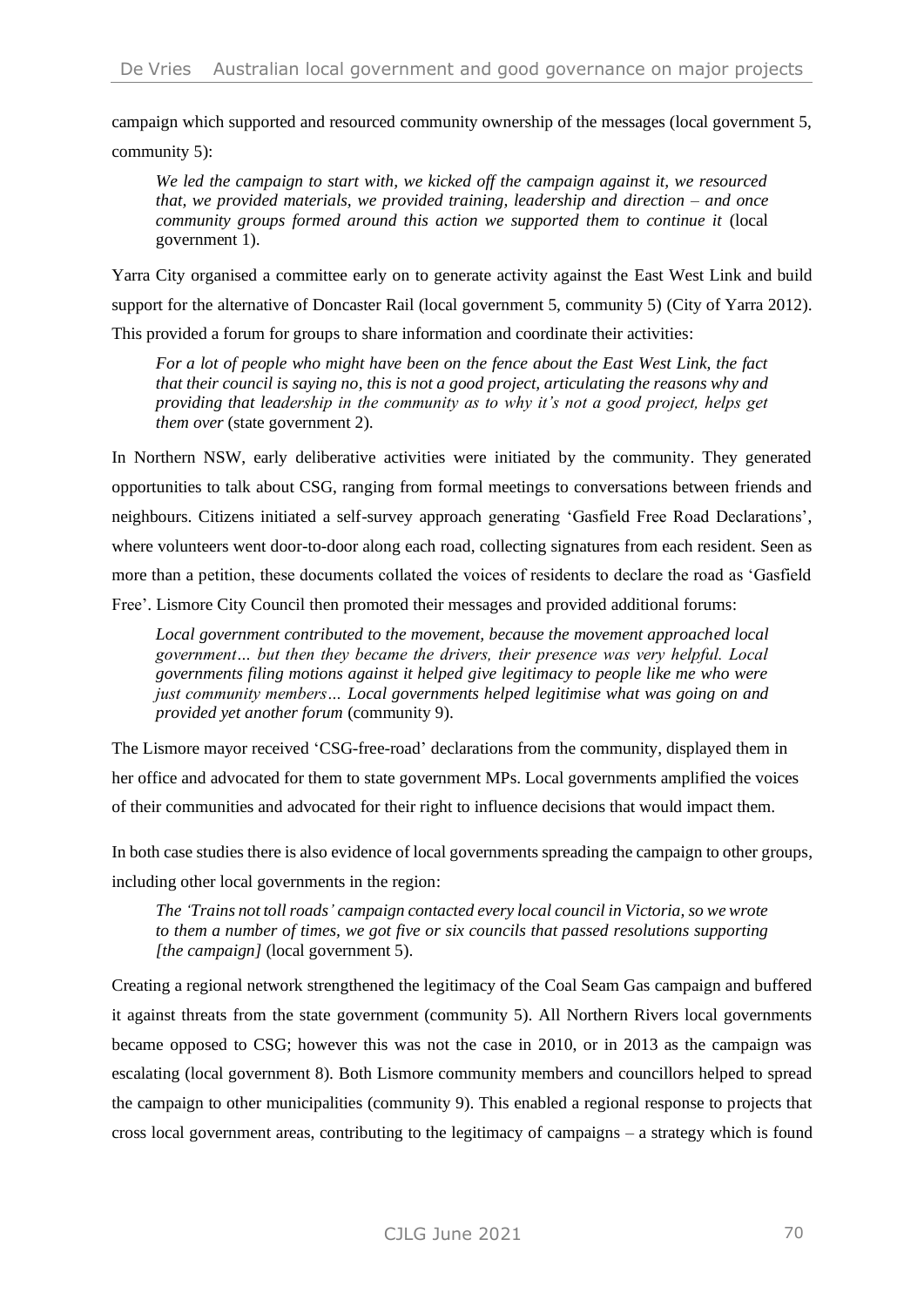effective by other research into local government advocacy that focuses on regional coalitions of local governments (Granberg et al. 2019; Henderson 2017).

As increased participation and deliberation on these major projects resulted in mounting opposition, the legitimacy of state government support for the projects was called into question. Local governments' own legitimacy, as elected representatives, made a significant contribution to this shift, as the following examples illustrate:

*The fact that they [local governments] were there and presenting arguments gave a lot more weight to it: that encourages people, the fact that you've got your council on side means that you've got some authority* (state government 1, East West Link).

*All along the support of local government was really, really important… In some ways it validates what you're doing: there's other groups of people there, they have access to resources that community groups don't have, they supported and facilitated a lot*  (community 3, East West Link).

*The sum of all the parts made the whole. I think that we certainly contributed, Lismore contributed, the mayors who turned up contributed… We had a lot of conversations with politicians, we made sure we were front and centre. When you've got your local leaders supporting you, I think it makes a difference in terms of being taken seriously in Sydney and Canberra* (local government 9, Coal Seam Gas).

In the case of the East West Link, legal action against the project was instrumental in casting doubt over the legitimacy of the state government's position, with the community and local governments lodging separate legal actions. The local government action helped to trigger policy change, by encouraging the state Labor party opposition to change its position and undertake to not honour signed contracts for the project. Labor was subsequently elected in late 2014 and proceeded to cancel the project. A local government councillor spoke about Moreland's motivation for lodging legal action:

*The way big decisions are made without releasing the information, or cost-benefit analysis for public debate; the fact that you had a government that hadn't floated its intentions with the public prior to an election… we thought there was not only an impact on us but there was also an issue of good governance* (local government 3).

In Northern Rivers, a Lismore councillor spoke about the way she advocated for the community's Road Declarations to state MPs. Subsequently, Lismore Council ran a poll at its election, in which 87% of respondents declared they were against CSG extraction. A number of participants spoke about the importance of the poll for legitimising the community's concerns (local government 7 and 8, community 9).

*I've got to say that if not for holding that poll, or plebiscite, or whatever you want to call it, I don't think that the size of the opposition ever would have been adequately acknowledged* (community 8).

There is evidence that when the NSW government considered its response to the heightened situation at the Bentley blockade (see above), it viewed the support of local governments in the region as testifying to the strength of the communities' position against the industry (Shoebridge 2014). These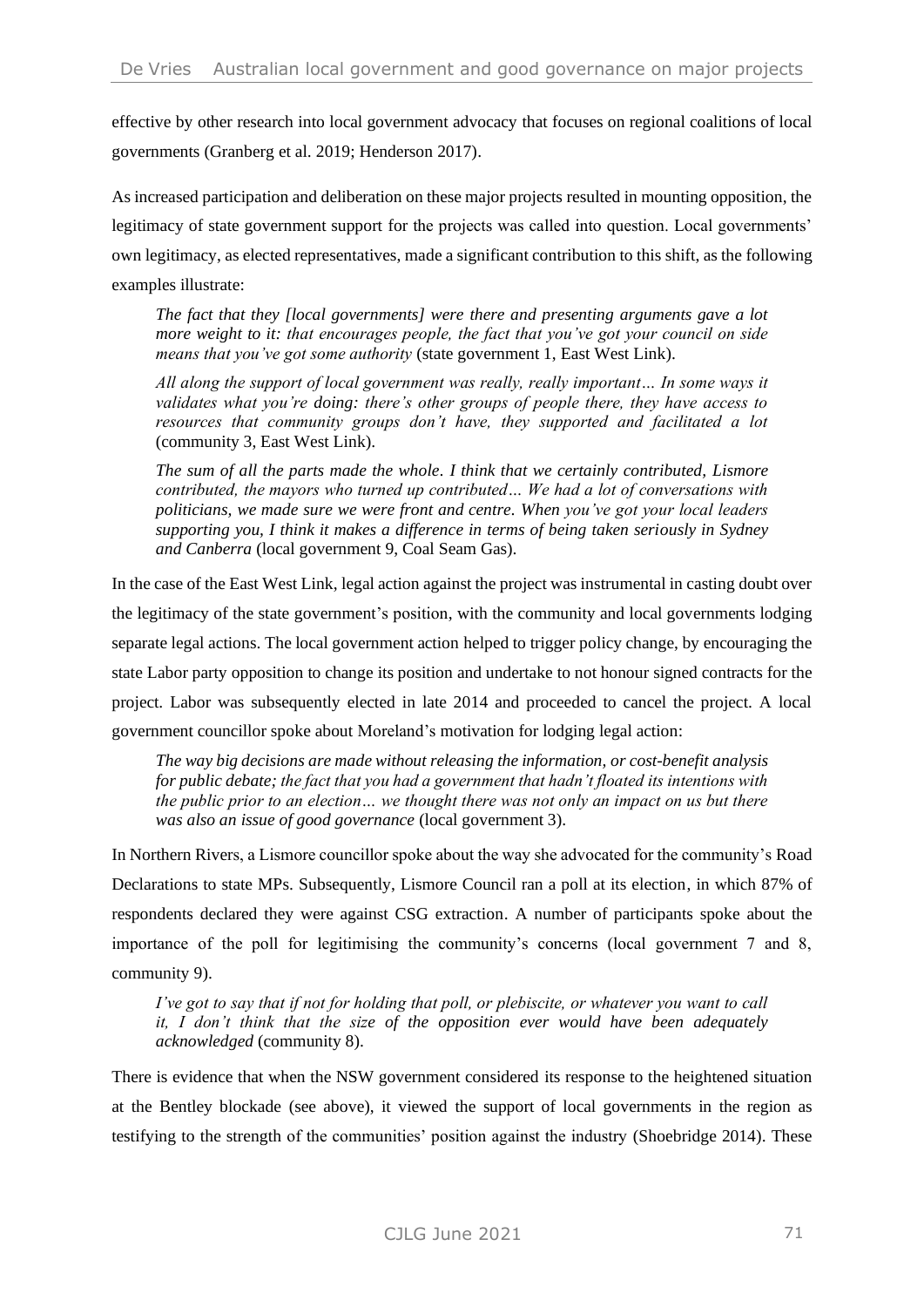discussions contributed to the NSW government's decision to call off a planned police intervention and implement a buyback programme for all CSG licences in the region.

Thus local government activities to increase participation and deliberation made significant contributions to good governance for decision-making about these major projects, by increasing inclusivity, fairness and legitimacy. Local governments' legitimacy helped to overcome questions about the representativeness of the community's position. For the East West Link, the local governments' claims to represent their communities were not questioned, and when in Lismore they were, the council had effective tools to establish the legitimacy of its stance by demonstrating the breadth of grassroots support via polling.

### **Barriers to local government advocacy for major projects**

In both cases analysed, there was evidence of a lack of desire by state governments for genuine community engagement, as well as evidence of closed state government decision-making processes for the projects (Deem 2016; Legacy 2016). Local governments came up against a number of challenges in advocating against these state-supported projects. In both cases councils faced threats of sackings and defunding, both directly from state governments and through the media:

*There were a lot of threats: we didn't get funding [on other projects], Yarra was on the outside… we had to be very careful because the state government said we weren't allowed to advocate outside your local government area, even though the Act says you can advocate for your communities* (local government 5).

Reluctance to fund advocacy-style activities was more evident in NSW, with participants citing the weaker 'mandate' for local government in their state:

*Constitutionally, the difficulty with local government in Australia is that it's not a layer of government, strictly, legally… your powers are given to you by the state and the state can take them away* (local government 8).

Steven Henderson (2018), one of the key contemporary researchers on local government advocacy in Australia, uses the term 'shadow of hierarchy' to describe the way state governments influence the activities of local government. The case studies reviewed here support his theory, providing evidence of ways in which this 'shadow of hierarchy' operates. Notably, the political-party affiliations of local councillors initially limited their responsiveness to local concerns; and correspondingly the most responsive councillors were independent or minor party councillors (local government 1 and 9, community 7):

*Council was largely to one side, Council can't take a leadership role in that sense, because we would be seen to be, anti-national party, anti-coalition… Council could not use its funds to go out and advocate on that issue* (local government 7).

Interviews also indicated constraints on funding, and perceptions about the acceptability of using funds to oppose state government positions, as key limitations. Consistent with the literature, state government control over local governments was found to be a key factor constraining the ability of local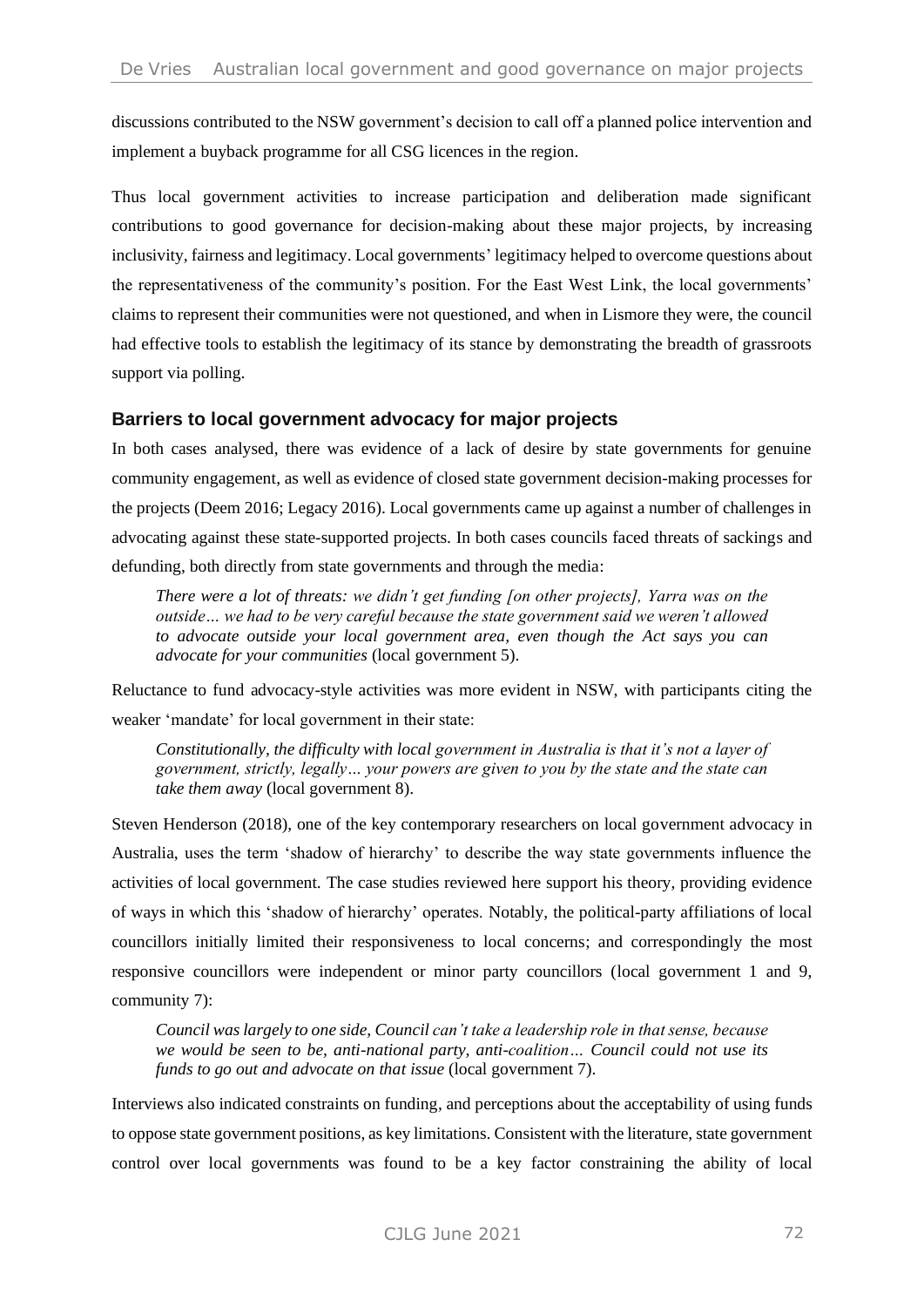governments to represent the interests of their communities (Grant and Dollery 2012). The ability for local governments to act in partnership with other interest groups and to influence the broader political narrative about the issues in play helped to overcome this constraint, as state governments had to respond to emerging public demands regardless of an individual council's activities.

#### **Discussion**

The comparison between these two cases finds that legislative support for local government advocacy is likely to improve its contribution to good governance. There was a notable difference between the two over the extent to which the local governments felt able to spend time and resources on advocacy, which reflected the legislation in each jurisdiction. The Local Government Act 1993 (NSW) encourages community engagement, but it is silent on the issue of local government advocacy. In the Northern NSW case study, the most proactive local governments had sound community engagement practices, consistent with, or in fact surpassing, those required by the Act. However, interviewees in this case study indicated that they felt it was not within their remit to spend funds on advocacy or to actively generate campaigns. In contrast, the Local Government Act 1989 (Victoria) explicitly mentioned advocacy as a legitimate activity of local governments, and in the Melbourne case studied, local governments were more confident of their right to advocate for their communities. Although they were pressurised not to do so by the media and by the Victorian state government, they did allocate funding to advocacy and they did actively generate campaigning activities.

These findings are consistent with the different mandates for local government in effect at the time of the case studies in each state. While in NSW advocacy is not explicitly banned, norming and organisational culture decreased the confidence of local governments to act in this space. It is also very likely a chicken and egg scenario where a strong commitment by Melbourne's inner-city councils to advocacy has ensured that this activity has, until recently, been specifically protected in Victorian local government legislation. However, since the case studies were completed there has been a substantial review of and update to Victorian local government legislation. The Victorian Local Government Act 2020 increases the requirement on local governments to undertake deliberative engagement with their communities. However 'advocacy', as a key component of deliberative systems, is notable by its absence in the updated Act – even though many matters of great importance to local communities are decided at higher levels of government. Instead, the new Act focuses on the inputs of deliberative activities rather than the outputs, even though research suggests the decision-making context is more influential than the engagement process for determining the success of community participation (Savini and Grant 2020). This study supports that supposition by highlighting the important role advocacy by local governments can play in influencing the policy making environment, in partnership with deliberative and traditional community engagement practices. State governments are encouraging local governments to enhance deliberative engagement, but perhaps not to the extent that it can impact upon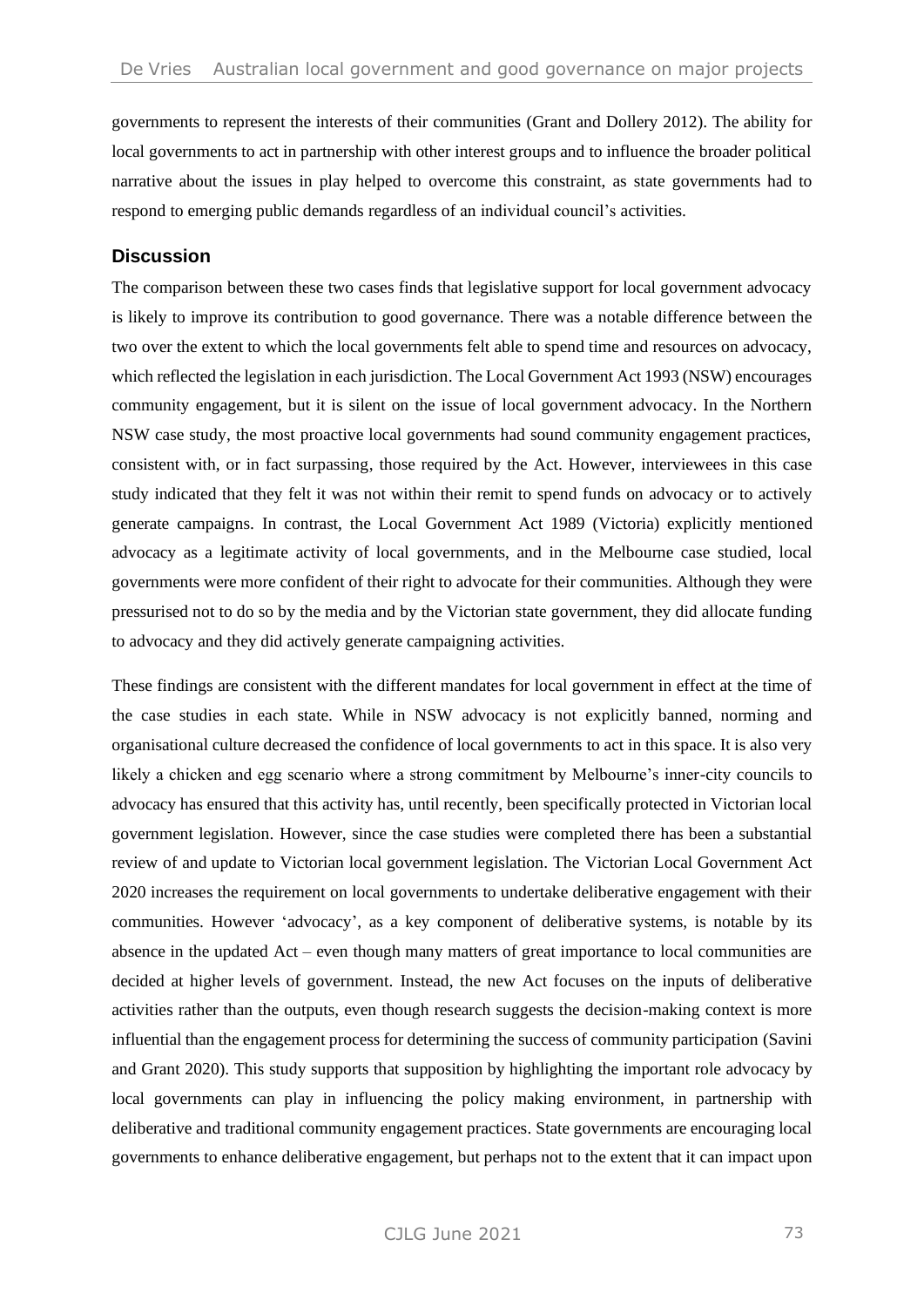their own decision-making autonomy. Other legislative opportunities relate to Acts that regulate major project approvals, of which there are a number in each jurisdiction depending on the type of activity being pursued. There is room to reconfigure these assessment processes for major projects, to ensure that there is early and genuine engagement with key stakeholders and local governments:

*Find out what's happening on the ground… [local governments are] their biggest resource, and I don't think they're taking advantage of it. If they'd come to us six years ago and asked 'What do you think about CSG at Bentley?', I would have said 'Wow, what an extraordinarily poor idea', but nobody asked the question, and that gobsmacks me. How can you make decisions about our region, or an area, if you haven't engaged with the local councils?* (local government 9).

The present study also makes a contribution to Schafer's call for research to better understand how representative and deliberative democratic systems interact (Schafer 2017). It finds that deliberative approaches can improve the quality of representative democracy. This was observed through the way that deliberative approaches created more informed voters, who were willing to change their vote despite state government policy positions, which therefore increased the accountability function of elections.

### **Conclusion**

This research has investigated how local government advocacy can contribute to good governance through enhancing information, participation and deliberation about major projects. Local governments can increase the quality and breadth of information available to citizens. This increases transparency, performance, accountability and capability (four of the principles synthesised by Pomeranz and Stedman 2020) in the decision-making system, by enabling citizens to take part in important decisions which impact them, to scrutinise the costs and benefits of projects, and to consider the merits of alternative courses of action. Local governments can also increase levels of participation in and deliberation about the merits of major projects. This improves inclusivity, fairness, legitimacy and direction (the other four principles synthesised by Pomeranz and Stedman), by increasing the number of people engaged in discussions about the project, representing their views, and challenging the legitimacy of state government positions when they do not properly take into account the views of local residents.

The research has also scoped the unique contribution that can be made by local governments: firstly, through their access to information that other groups may not have; secondly, through their skills, resources and capacity which enable them to create forums for information dissemination and deliberation; and thirdly, through their legitimacy, which can provide an impetus for local residents to learn about and engage on issues that they might not otherwise. This work by local governments also provides a signal to decision-makers, key stakeholders and citizens outside of the community, who may otherwise struggle to get an accurate picture of the representativeness of a campaign or political movement.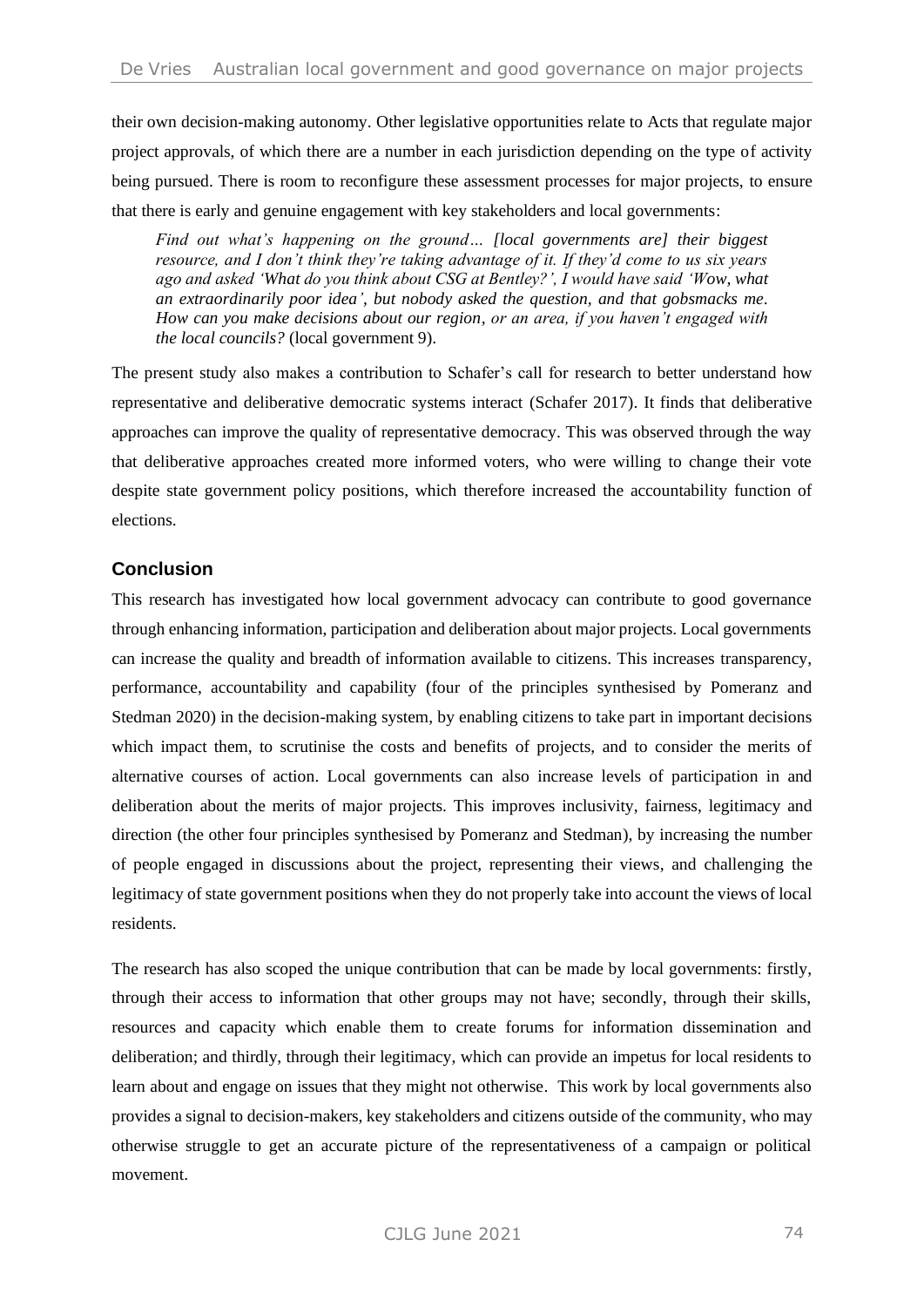While the research also identified a number of barriers to local government advocacy, including political party influence and funding and media pressures, it found that although local governments may operate within a 'shadow of hierarchy', in Australia they can nevertheless advocate in the face of these challenges. Strengthening the legitimacy of proactive local government advocacy through supportive legislation can further enhance good governance in decision-making about major projects.

### **Acknowledgements**

I would like to acknowledge the Bundjalung and Wurundjeri people of the Lismore area and Fitzroy area respectively, as the Traditional Owners and ongoing custodians of the land where these case studies took place. I would like to pay my respects to their elders past, present and emerging. I would also like to acknowledge the support of my supervisors and the generosity of the interview participants who shared their time and knowledge with me to make this research possible.

### **Declaration of conflicting interest**

The author declared no potential conflicts of interest with respect to the research, authorship, and/or publication of this article.

#### **Funding**

The author received research funding through a university-based scholarship from the University of Queensland in support of the research for this article.

### **References**

- Ainsworth, M. (2014) Two councils use more than \$100k of ratepayers cash to fund Link battle. *The Herald Sun*, 14 September 2014. Available at: www.heraldsun.com.au/news/victoria/two-councils-use-morethan-100k-of-ratepayers-cash-to-fund-link-battle/news-story/3191a918f38c64d29e6fea4075fe9590 [Accessed 1 July 2018].
- Amosa, D.U. (2010) Local government and good governance: The case of Samoa. *Commonwealth Journal of Local Governance*, (7), 7–21. https://doi.org/10.5130/cjlg.v0i7.1891
- Benham, C. (2016) Change, opportunity and grief: Understanding the complex social-ecological impacts of liquefied natural gas development in the Australian coastal zone. *Energy Research & Social Science*, 14, 61–70. https://doi.org/10.1016/j.erss.2016.01.006
- Bennett, A. (2004) Case study methods: Design use and comparative advantages. In: Detlef, F. and Yael, W. (eds) *Models, numbers and cases: Methods for studying international relations* (pp. 406-408). Ann Arbor: University of Michigan Press.
- Christensen, H. and McQuestin, D. (2019) Community engagement in Australian local governments: A closer look and strategic implications. *Local Government Studies*, 45 (4), 453–480. https://doi.org/10.1080/03003930.2018.1541794
- City of Yarra. (2012) *Ordinary meeting of council minutes 7 February 2012*. Melbourne: City of Yarra.
- Coghill, K., Ng, Y.-F. and Thornton-Smith, P. (2014) *Enhancing local government democracy: City of Melbourne.* Electoral Regulation Research Network. Melbourne: Victorian Electoral Commission.
- Crowley, K. (1998) 'Glocalisation' and ecological modernity: Challenges for local environmental governance in Australia. *Local Environment*, 3 (1), 91–97. https://doi.org/10.1080/13549839808725549
- de Vries, S. (2020) Place identity and major project deliberation: The contribution of local governments in Australia. *Australian Geographer,* 51 (3), 399–419. https://doi.org/10.1080/00049182.2020.1788269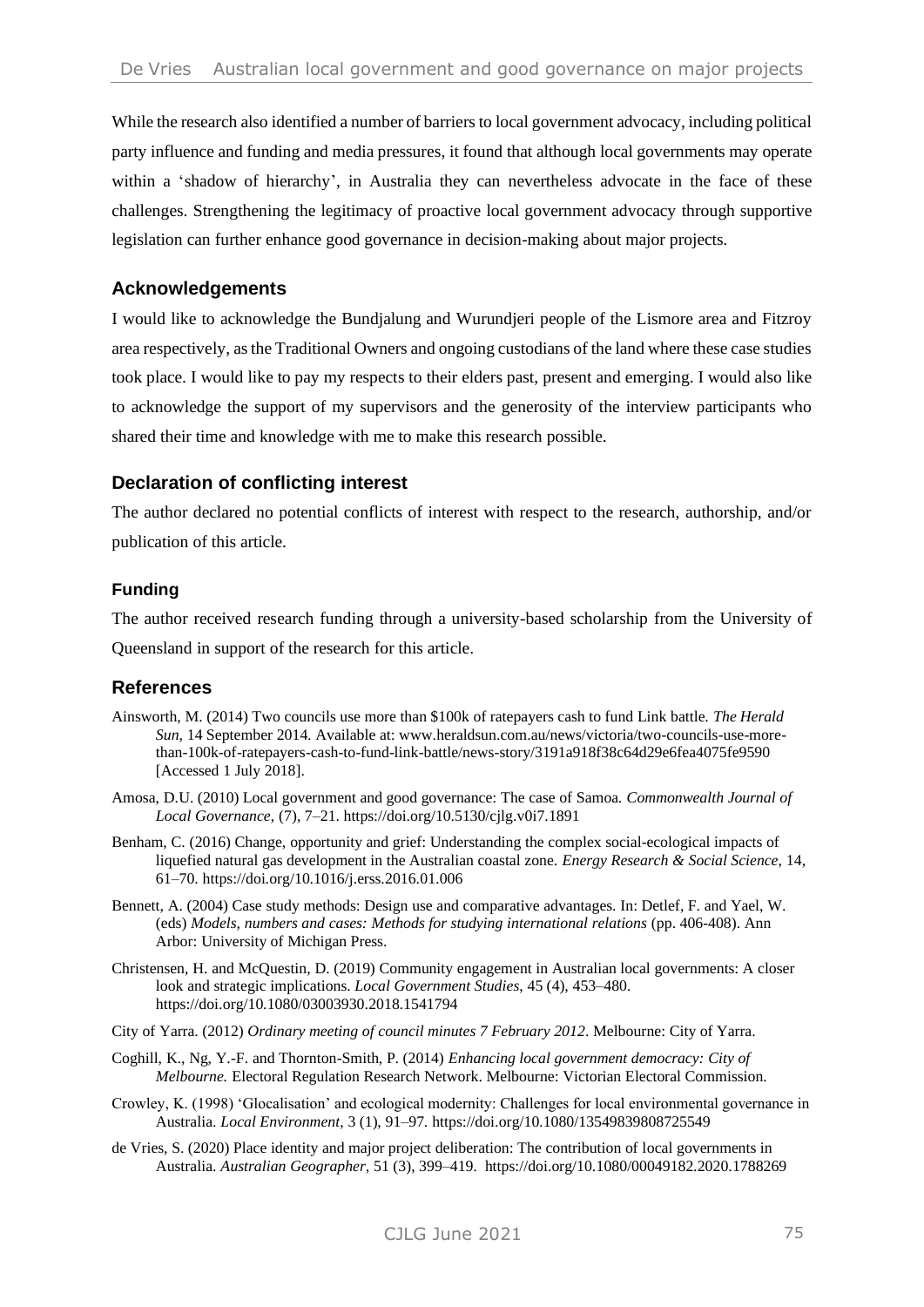- Deem, R (2016) *Gasfield free NSW Northern Rivers: Non-violent, non-negotiable.* Australian eBook Publisher.
- Dovers, S. and Hussey, K. (2013) *Environment and sustainability: A policy handbook.* Sydney, Australia: The Federation Press.
- Dryzek, J. (2010) *Foundations and frontiers of deliberative governance*. Oxford: Oxford University Press. https://doi.org/10.1093/acprof:oso/9780199562947.001.0001
- Eddington, S.R. (2008) *Investing in transport: East West Link needs assessment*. Victorian Government, Melbourne. Available at: ycat.org.au/archived-sites/eddington-investing-in-transport-report-2008/
- Ercan, S. and Hendriks, C.M. (2013) The democratic challenges and potential of localism: Insights from deliberative democracy. *Policy Studies,* 34 (4), 422–440. https://doi.org/10.1080/01442872.2013.822701
- Facchini, F. (2019) The democratic crisis and the knowledge problem. *Politics & Policy*, 47(6), 1022–1038. https://doi.org/10.1111/polp.12330
- Goetz, A.M. and Gaventa, J. (2001) *From consultation to influence: Bringing citizen voice and client focus into service delivery*. Brighton: Institute of Development Studies.
- Graham, J., Amos, B. and Plumptre, T. (2003) *Principles of good governance in the 21st century*. Ottawa, Ontario: Institute on Governance. Available at: academia.edu/263793/Principles for good governance in the  $21<sup>st</sup>$  century
- Granberg, M., Bosomworth, K., Moloney, S., Kristianssen, A. and Fuenfgeld, H. (2019) Can regional-scale governance and planning support transformative adaptation? A study of two places. *Sustainability*, 11, 1– 17. https://doi.org/10.3390/su11246978
- Grant, B. and Dollery, B. (2012) Autonomy versus oversight in local government reform: The implications of 'home rule' for Australian local government. *Australian Journal of Political Science*, 47 (3), 399–412. https://doi.org/10.1080/10361146.2012.704003
- Gutmann, A. and Thompson, D. (2000) Why deliberative democracy is different. *Social Philosophy and Policy*, 17(1), 161–80. https://doi.org/10.1017/S0265052500002570
- Henderson, S. (2017) Competitive sub-metropolitan regionalism: Local government collaboration and advocacy in northern Melbourne, Australia. *Urban Studies*, 55 (13), 2863–2885. https://doi.org/10.1177/0042098017726737
- Henderson, S. (2018) Advocating within and outside the shadow of hierarchy: Local government responses to Melbourne's outer suburban deficits. *Local Government Studies*, 44 (5), 649–669. https://doi.org/10.1080/03003930.2018.1481397
- Hendriks, C.M., Bolitho, A. and Foulkes, C. (2013) Localism and the paradox of devolution: Delegated citizen committees in Victoria, Australia. *Policy Studies*, 34 (5-6), 575–591. https://doi.org/10.1080/01442872.2013.862450
- Heywood, P. (2011) *Community planning: Integrating social and physical environments*. Chichester: Wiley-Blackwell.
- Judge, D. (2014) *Democratic incongruities: Representative democracy in Britain*. London: Palgrave Macmillan. https://doi.org/10.1057/9781137317292
- Katz, B.J. and Nowak, J. (2017) *The new localism: How cities can thrive in the age of populism*. New York: Brookings Institution Press.
- KPMG (2015) *Improving local governments role in the assessment process for major projects in Queensland*. Brisbane: Local Government Association of Queensland (LGAQ).
- Ladner, A., Keuffer, N., Baldersheim, H., Hlepas, N., Swianiewicz, P., Steyvers, K. and Navarro, C. (2019) *Patterns of local autonomy in Europe*. Cham, Switzerland: Palgrave Macmillan. https://doi.org/10.1007/978-3-319-95642-8
- Lawton, A. and Macaulay, M. (2014) Localism in practice: Investigating citizen participation and good governance in local government standards of conduct. *Public Administration Review*, 74 (1), 75–83. https://doi.org/10.1111/puar.12161
- Legacy, C. (2016) Transforming transport planning in the postpolitical era. *Urban Studies*, 53 (14), 3108–3124. https://doi.org/10.1177/0042098015602649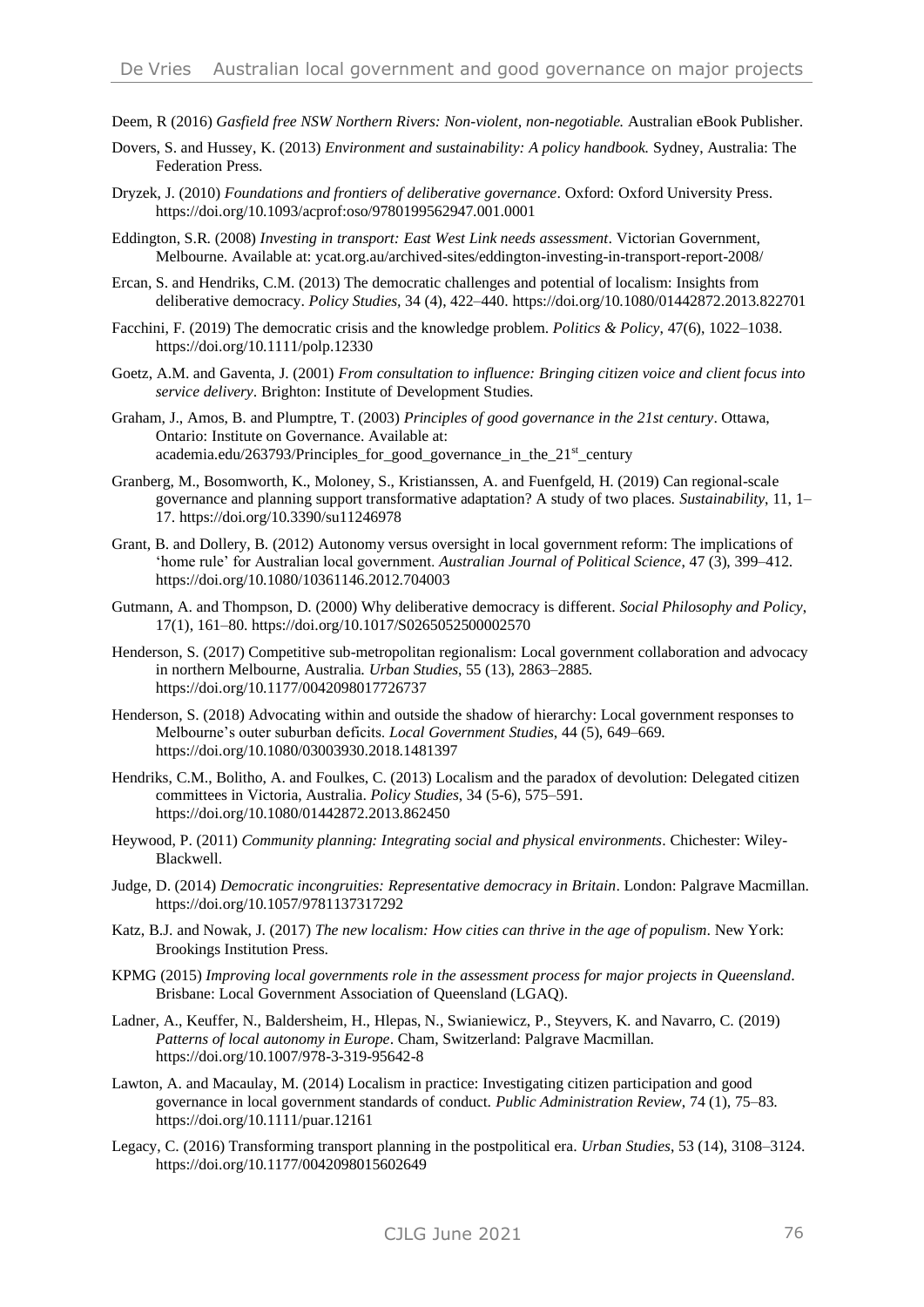- Lismore City Council. (2018) *Council decisions relating to coal seam gas mining*. Lismore City Council, Available at: www.lismore.nsw.gov.au/cp\_themes/default/page.asp?p=DOC-QDF-04-78-50 [Accessed 4 March 2018].
- Lockwood, M., Davidson, J., Curtis, A., Stratford, E.and Griffith, R. (2010) Governance principles for natural resource management. *Society and Natural Resources*, 23 (10), 986–1001. https://doi.org/10.1080/08941920802178214
- Lucas, C. and Gordon, J. (2015) Victorian government settles East West Link claim for \$339m. *The Age.* April 15 2015. Available at: https://www.theage.com.au/national/victoria/victorian-government-settles-eastwest-link-claim-for-339m-20150415-1ml9bz.html
- Maloney, D.A.W. (2015) Unconventional oil and gas in Australia: A case of regulatory lag. *Journal of Energy & Natural Resources Law*, 33(4), 349–404. https://doi.org/10.1080/02646811.2015.1089112
- Mansbridge, J., Bohman, J., Chambers, S., Christiano, T., Fung, A., Parkinson, J., Thompson, D. and Warren, M.E. (2012) A systemic approach to deliberative democracy. In: Parkinson, J. and Mansbridge, J. (eds) *Deliberative systems: Deliberative democracy at the large scale,* (pp. 1–26). Cambridge: Cambridge University Press. https://doi.org/10.1017/CBO9781139178914.002
- McGowan, F. (2012) Regulating innovation: European responses to shale gas development. *Environmental Politics*, 23 (1), 41–58. https://doi.org/10.1080/09644016.2012.740939
- Muyomba-Tamale, L. and Cunningham, K. (2019) Holding governments accountable for service delivery: The local government councils scorecard initiative in Uganda. *Commonwealth Journal of Local Governance*, (20), 187–205. https://doi.org/10.5130/cjlg.v0i20.6497
- Northern Star (2012) *Lismore residents CSG vote*. 16 June 2012. Available at: www.northernstar.com.au/news/lismore-residents-csg-vote-/1420141/
- Pomeranz, E.F. and Stedman, R.C. (2020) Measuring good governance: Piloting an instrument for evaluating good governance principles. *Journal of Environmental Policy & Planning*, 22 (3), 428–40. https://doi.org/10.1080/1523908X.2020.1753181
- Pratchett, L. (2004) Local autonomy, local democracy and the 'new localism'. *Political Studies*, 52 (2), 358– 375. https://doi.org/10.1111/j.1467-9248.2004.00484.x
- Roberts, A. (2014) *Metgasco drilling approval suspended*. Available at: https://resourcesandgeoscience.nsw.gov.au/\_\_data/assets/pdf\_file/0011/531875/140515-Metgasco-Drilling-Approval-Suspended.pdf
- Savini, E. and Grant, B. (2020) Legislating deliberative engagement: Is local government in Victoria willing and able? *Australian Journal of Public Administration*, 79 (4), 514–530. https://doi.org/10.1111/1467- 8500.12420
- Schafer, A. (2017) Deliberation in representative institutions: An analytical framework for a systemic approach. *Australian Journal of Political Science*, 52 (3), 419–435. https://doi.org/10.1080/10361146.2017.1330397
- Schoburgh, E. and Ryan, R. (2017) *Handbook of research on sub-national governance and development*. Pennsylvania, USA: IGI Global. https://doi.org/10.4018/978-1-5225-1645-3
- Shapiro, I. (2012) On non-domination. *University of Toronto Law Journal*, 62 (3), 293–335. https://doi.org/10.3138/utlj.62.3.293
- Shoebridge, B. (2016) *The Bentley effect*. Documentary. Half Smile Productions Pty Ltd. Trailer available at: https://www.thebentleyeffect.com/
- Shoebridge, D. (2014) *Crushing police force planned to end peaceful CSG blockade*. David Shoebridge MLC, Available at: http://davidshoebridge.org.au/2014/07/23/crushing-police-force-planned-to-end-peacefulcsg-bloackade/ [Accessed May 2018].
- Smith, W. (2016) The boundaires of a deliberative system: The case of disruptive protes. *Critical Policy Studies*, 10 (2), 152–170. https://doi.org/10.1080/19460171.2016.1165128
- Stoker, G. (2006) *Why politics matters: Making democracy work*. New York: Palgrave Macmillan.
- Thwaites, R.N., Carter, J.L. and Norman, P.L. (2004) *Community based resource planning: Studies from Zimbabwe and Northern Australia*. Australian Centre for International Agricultural Research. Available